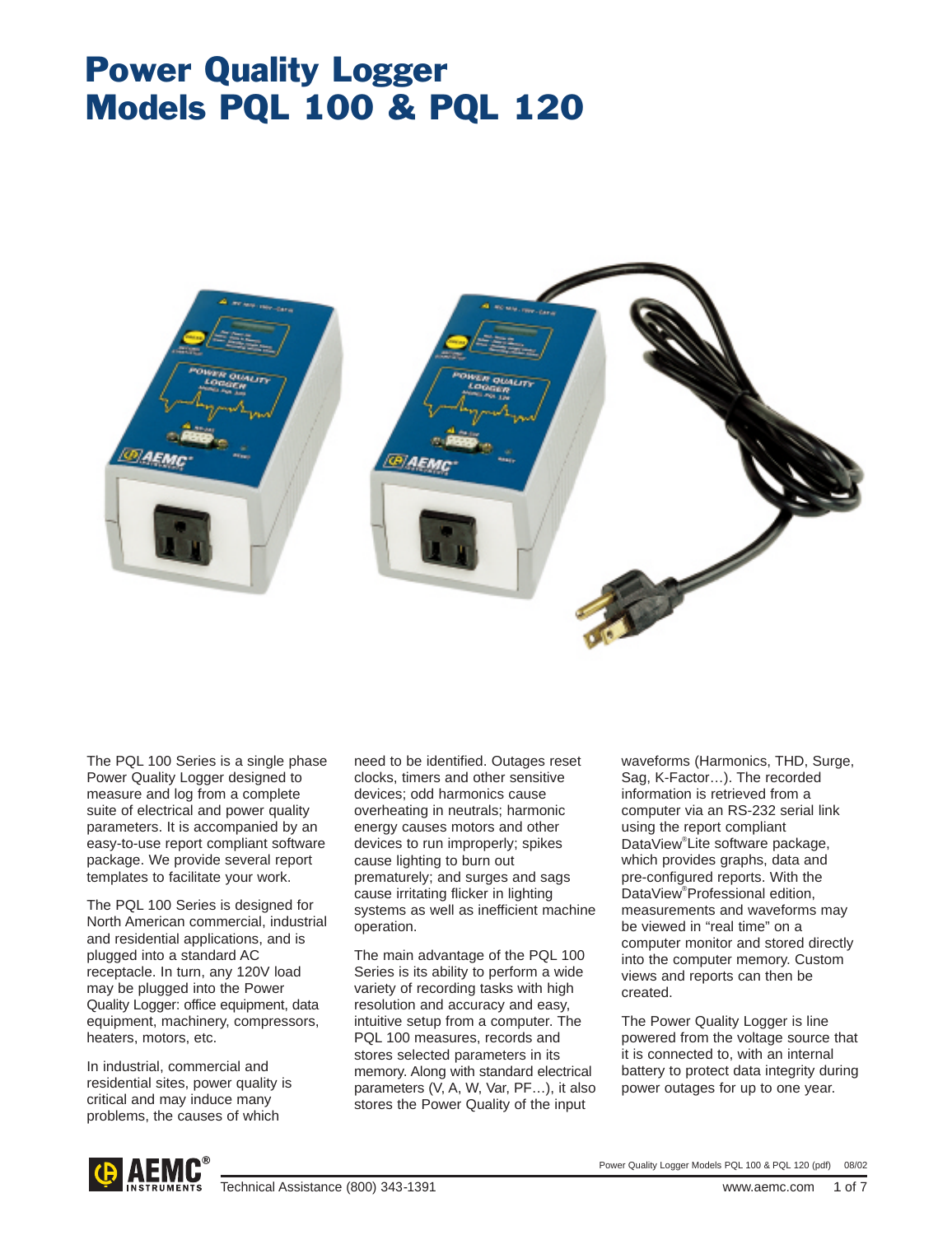## Features

- **•** Selectable single-phase and threephase settings
- **•** Portable, compact unit plugs into standard US 120V outlets
- **•** Simple operation: Plug in, Record, Download and Read
- **•** Measures and stores electrical parameters: V, A, Hz and more
- **•** Measures and stores power parameters: W, VA, Var, Demand, Peak Demand and more
- **•** Measures and stores power quality parameters: Harmonics, THD (rms and fundamental), K-Factor and more
- **•** Automatically captures worst-case Surge, Sag and THD waveforms
- **•** High accuracy and resolution: 128 samples/cycle, 16 bit resolution
- **•** LEDs indicate mode of operation
- **•** Records up to 12 data channels
- **•** Powered from voltage input channel
- **•** Battery backup data integrity during power outages for up to one year. Configuration in non-volatile memory.
- **•** Optically isolated RS-232 output for direct connection to a PC
- **•** EN 61010, 150V, Cat. III
- **•** Includes DataView® Lite Analysis and Reporting Software

### **Applications**

- **•** Monitor power quality in North American commercial, industrial and residential application
- **•** Monitor power quality at computer workstations
- **•** Monitor power quality on laboratory equipment

| <b>PARAMETER</b>                           | <b>UNIT</b>  | <b>RMS</b>   | <b>MIN</b>   | <b>MAX</b>   |              | <b>VALUE WAVEFORM SPECTRUM</b> |              | <b>TEXT</b>  | <b>COMMENTS</b>                                                               |
|--------------------------------------------|--------------|--------------|--------------|--------------|--------------|--------------------------------|--------------|--------------|-------------------------------------------------------------------------------|
| <b>Voltage</b>                             | $\mathbf{V}$ | $\mathbf{v}$ | $\mathbf{v}$ | $\checkmark$ |              | $\checkmark$                   | $\mathbf{v}$ | $\checkmark$ | Waveforms & Spectrum in real<br>time using DataView <sup>®</sup> Professional |
| <b>Current</b>                             | A            | $\mathbf{v}$ | $\checkmark$ | $\checkmark$ |              | ✓                              | $\mathbf{v}$ | $\checkmark$ | Waveforms & Spectrum in real<br>time using DataView®Professional              |
| <b>Frequency</b>                           | Hz           | $\mathbf{v}$ | $\checkmark$ | $\checkmark$ |              |                                |              | ✓            |                                                                               |
| <b>Even Voltage</b><br><b>Harmonics</b>    | $\mathbf{V}$ | $\mathbf{v}$ | $\checkmark$ | $\checkmark$ |              |                                |              | ✓            |                                                                               |
| <b>Odd Voltage</b><br><b>Harmonics</b>     | $\mathbf{V}$ | $\mathbf{v}$ | $\mathbf{v}$ | $\mathbf{v}$ |              |                                |              | $\checkmark$ |                                                                               |
| <b>Even Current</b><br><b>Harmonics</b>    | A            | $\mathbf{v}$ | $\checkmark$ | ✓            |              |                                |              | ✓            |                                                                               |
| <b>Odd Current</b><br><b>Harmonics</b>     | A            | $\mathbf{v}$ | $\checkmark$ | $\mathbf{v}$ |              |                                |              | $\checkmark$ |                                                                               |
| <b>Real Power</b>                          | W            | $\checkmark$ | $\checkmark$ | V            |              |                                |              | ✓            |                                                                               |
| <b>Reactive Power</b>                      | <b>Var</b>   | $\mathbf{v}$ | $\checkmark$ | $\checkmark$ |              |                                |              | V            |                                                                               |
| <b>Apparent Power</b>                      | <b>VA</b>    | $\mathbf{v}$ | $\mathbf{v}$ | $\checkmark$ |              |                                |              | ✓            |                                                                               |
| <b>Total Harmonic</b><br><b>Distortion</b> |              | $\checkmark$ | $\mathbf{v}$ | $\checkmark$ |              | ✓                              | $\checkmark$ | $\checkmark$ | IEEE (THDrms) or IEC (THDfund);<br>5 worst waveforms for Voltage & Current    |
| <b>Power Factor</b>                        |              | $\mathbf{v}$ | $\mathbf{v}$ | $\mathbf{v}$ |              |                                |              | V            |                                                                               |
| <b>Displacement</b><br><b>Power Factor</b> |              | $\mathbf{v}$ | $\checkmark$ | $\checkmark$ |              |                                |              | $\checkmark$ |                                                                               |
| <b>K-Factor</b>                            |              | $\checkmark$ | $\mathbf{v}$ | $\checkmark$ |              |                                |              | ✓            |                                                                               |
| <b>Demand</b>                              | VA, W        |              |              |              | ✓            |                                |              | ✓            | 10/15/30 minutes or<br>user-definable in 1 min. increments                    |
| <b>Peak Demand</b>                         | VA, W        |              |              |              | $\checkmark$ |                                |              | V            | Peak within the<br><b>Demand Interval</b>                                     |
| <b>Sag</b>                                 | $\mathbf v$  |              |              |              | $\checkmark$ | ✓                              | ✓            | ✓            |                                                                               |
| <b>Surge</b>                               | $\mathbf v$  |              |              |              | ✓            | ✓                              | ✓            | V            |                                                                               |

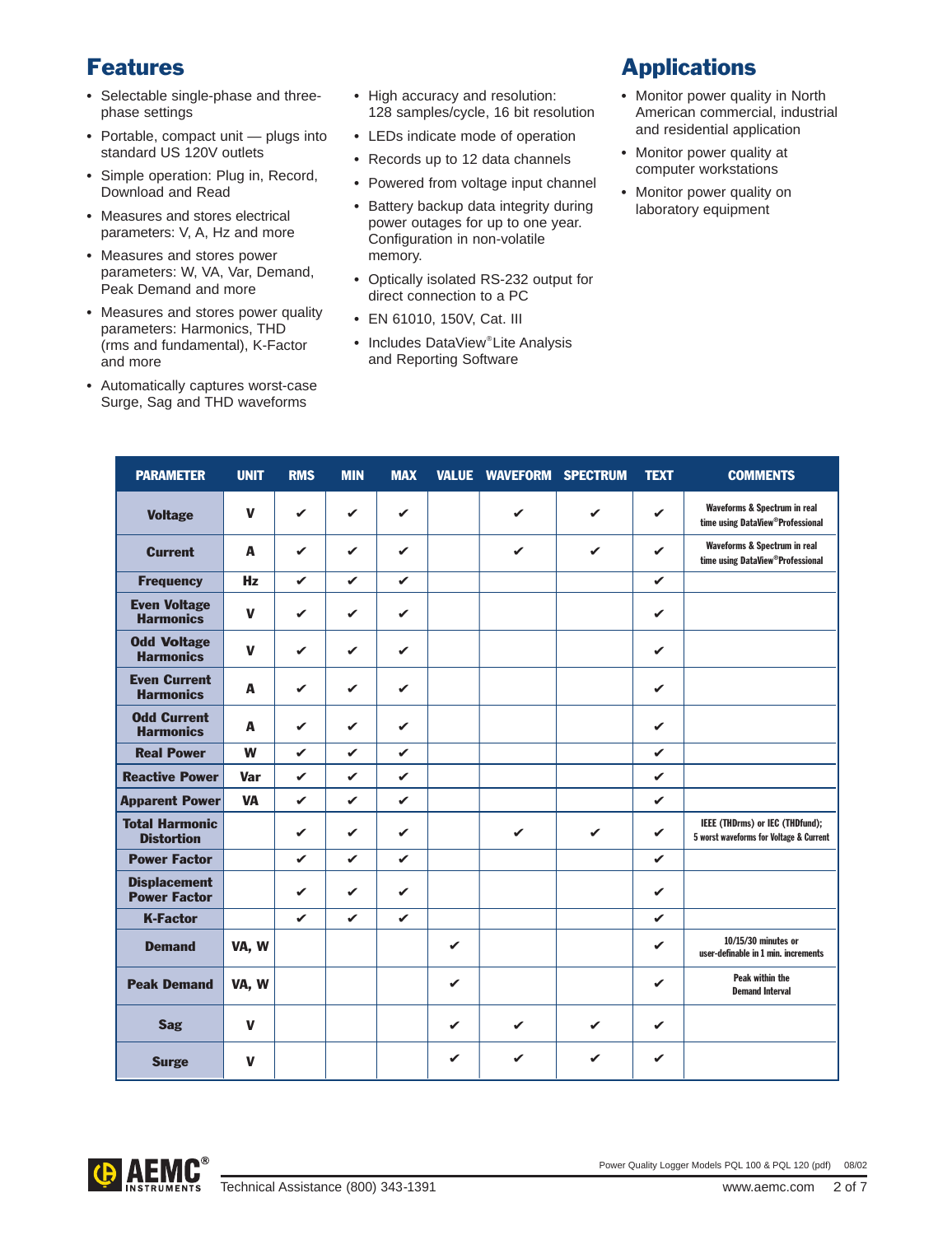# **Specifications**

| <b>MODEL</b>                             | PQL 100 (128k)                                                                              | <b>PQL 100 (1MB)</b>                                       | PQL 120 (128kB) | PQL 120 (1MB) |  |  |  |  |  |
|------------------------------------------|---------------------------------------------------------------------------------------------|------------------------------------------------------------|-----------------|---------------|--|--|--|--|--|
| <b>ELECTRICAL</b>                        |                                                                                             |                                                            |                 |               |  |  |  |  |  |
| <b>Measurements</b>                      | True RMS measurement. 128 samples are simultaneously taken for voltage and current channel. |                                                            |                 |               |  |  |  |  |  |
| <b>VOLTAGE</b>                           |                                                                                             |                                                            |                 |               |  |  |  |  |  |
| Range                                    | 0 to 140V                                                                                   |                                                            |                 |               |  |  |  |  |  |
| <b>Resolution</b>                        | 0.1V                                                                                        |                                                            |                 |               |  |  |  |  |  |
| Accuracy                                 | $\pm$ (0.3% of Reading + 0.3V)                                                              |                                                            |                 |               |  |  |  |  |  |
| <b>CURRENT</b>                           |                                                                                             |                                                            |                 |               |  |  |  |  |  |
| Range                                    | 0 to 15A (70A peak maximum)                                                                 |                                                            |                 |               |  |  |  |  |  |
| <b>Resolution</b>                        | 0.01A                                                                                       |                                                            |                 |               |  |  |  |  |  |
| <b>Accuracy</b>                          | $\pm$ (0.5% of Reading + 0.03A) @ 0.75A to 15A $\pm$ 0.30A @ < 0.75A                        |                                                            |                 |               |  |  |  |  |  |
| <b>FREQUENCY (Hz)</b>                    |                                                                                             |                                                            |                 |               |  |  |  |  |  |
| Range                                    | 45 to 65Hz                                                                                  |                                                            |                 |               |  |  |  |  |  |
| <b>Resolution</b>                        | $0.01$ Hz                                                                                   |                                                            |                 |               |  |  |  |  |  |
| Accuracy                                 | $0.1$ Hz                                                                                    |                                                            |                 |               |  |  |  |  |  |
| <b>HARMONICS</b>                         |                                                                                             |                                                            |                 |               |  |  |  |  |  |
| Range                                    | Up to 50th for both Voltage & Current                                                       |                                                            |                 |               |  |  |  |  |  |
| <b>Resolution</b>                        | 0.1V for Voltage & 0.1A for Current                                                         |                                                            |                 |               |  |  |  |  |  |
| <b>POWER - WATT/VA/VAR</b>               |                                                                                             |                                                            |                 |               |  |  |  |  |  |
| Range                                    | 0 to 2,100 Watt, VA or Var                                                                  |                                                            |                 |               |  |  |  |  |  |
| <b>Resolution</b>                        | 0.1W, 0.1VA, 0.1Var                                                                         |                                                            |                 |               |  |  |  |  |  |
| <b>Accuracy</b>                          |                                                                                             | $\pm$ (2.0% of Reading + 4x), where x is Watt or VA or Var |                 |               |  |  |  |  |  |
| <b>POWER &amp; POWER FACTOR</b>          |                                                                                             |                                                            |                 |               |  |  |  |  |  |
| <b>Resolution</b>                        | 0.01                                                                                        |                                                            |                 |               |  |  |  |  |  |
| Accuracy                                 | $±0.03\%$ @ PF/DPF = 1                                                                      |                                                            |                 |               |  |  |  |  |  |
| <b>PROGRAMMABLE PARAMETERS</b>           |                                                                                             |                                                            |                 |               |  |  |  |  |  |
|                                          | V, A, Hz, Odd & Even Harmonics (V & A), W, VA,<br>Var, THD (V & A), PF, DF, K-Factor        |                                                            |                 |               |  |  |  |  |  |
| <b>Demand</b>                            | VA, W (10/15/30 minutes or user-definable)                                                  |                                                            |                 |               |  |  |  |  |  |
| <b>Peak Demand</b>                       | Over demand period                                                                          |                                                            |                 |               |  |  |  |  |  |
| <b>Voltage Sag</b>                       | User-definable magnitude                                                                    |                                                            |                 |               |  |  |  |  |  |
| <b>Voltage Surge</b>                     | User-definable magnitude                                                                    |                                                            |                 |               |  |  |  |  |  |
| <b>INPUT</b>                             |                                                                                             |                                                            |                 |               |  |  |  |  |  |
| <b>Input Channels</b>                    | 1 Voltage/1 Current                                                                         |                                                            |                 |               |  |  |  |  |  |
| <b>Sample Rate</b>                       | 128 per cycle per channel                                                                   |                                                            |                 |               |  |  |  |  |  |
| <b>RECORDING</b>                         |                                                                                             |                                                            |                 |               |  |  |  |  |  |
| <b>Storage Rate</b>                      | 125ms to 7 days                                                                             |                                                            |                 |               |  |  |  |  |  |
| <b>Recording Session Length</b>          | 15 minutes to 8 weeks (user programmable)                                                   |                                                            |                 |               |  |  |  |  |  |
| <b>Total Memory</b>                      | 128kB                                                                                       | 1MB                                                        | <b>128kB</b>    | 1MB           |  |  |  |  |  |
| <b>Date and Time</b>                     | MM/DD/YY hh/mm/ss.sss                                                                       |                                                            |                 |               |  |  |  |  |  |
| Surge & Sag & THD Waveform               | 5 THD                                                                                       | 20 THD                                                     | 5 THD           | 20 THD        |  |  |  |  |  |
| <b>THD Waveform Storage (worst-case)</b> | Waveform                                                                                    | Waveform                                                   | Waveform        | Waveform      |  |  |  |  |  |
| <b>ENVIRONMENTAL</b>                     |                                                                                             |                                                            |                 |               |  |  |  |  |  |
| <b>Operating Temperature</b>             | 14° to 122°F (-10° to 50°C)                                                                 |                                                            |                 |               |  |  |  |  |  |
| <b>Storage Temperature</b>               | -4 to 140°F (-20° to 60°C)                                                                  |                                                            |                 |               |  |  |  |  |  |
| <b>Relative Humidity</b>                 | 0% to 85% @ 95°F (35°C), non-condensing                                                     |                                                            |                 |               |  |  |  |  |  |
| <b>MECHANICAL</b>                        |                                                                                             |                                                            |                 |               |  |  |  |  |  |
| <b>Material</b>                          | UL94V-O ABS plastic<br>5.91 x 3.15 x 2.36" (150 x 80 x 60mm)                                |                                                            |                 |               |  |  |  |  |  |
| <b>Dimensions</b>                        | 1 lb 7 oz (650g) including the batteries                                                    |                                                            |                 |               |  |  |  |  |  |
| Weight<br><b>SAFETY</b>                  |                                                                                             |                                                            |                 |               |  |  |  |  |  |
|                                          |                                                                                             | EN 61010-1, 150V, Pollution Degree 2, Cat. III             |                 |               |  |  |  |  |  |
|                                          |                                                                                             |                                                            |                 |               |  |  |  |  |  |

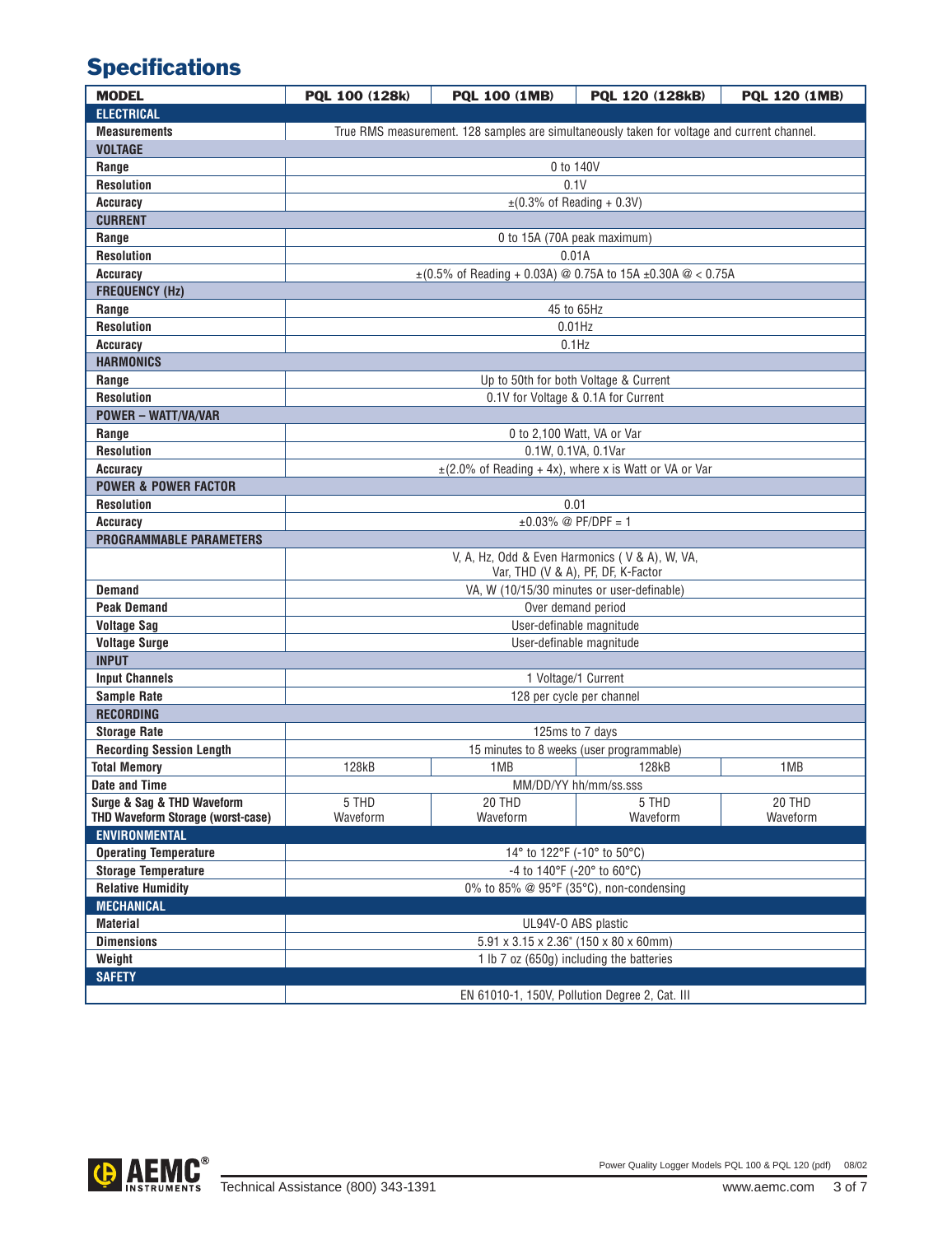

Monitor power quality at computer workstations



Monitor power quality on laboratory equipment





LED s indicate mode of operation



RS-232 interface for easy connection to a PC



Standard 3-prong current input receptacle



Model PQL 100 has standard 3-prong plug on back of unit (shown). Model PQL 120 also available with 6' power cable.

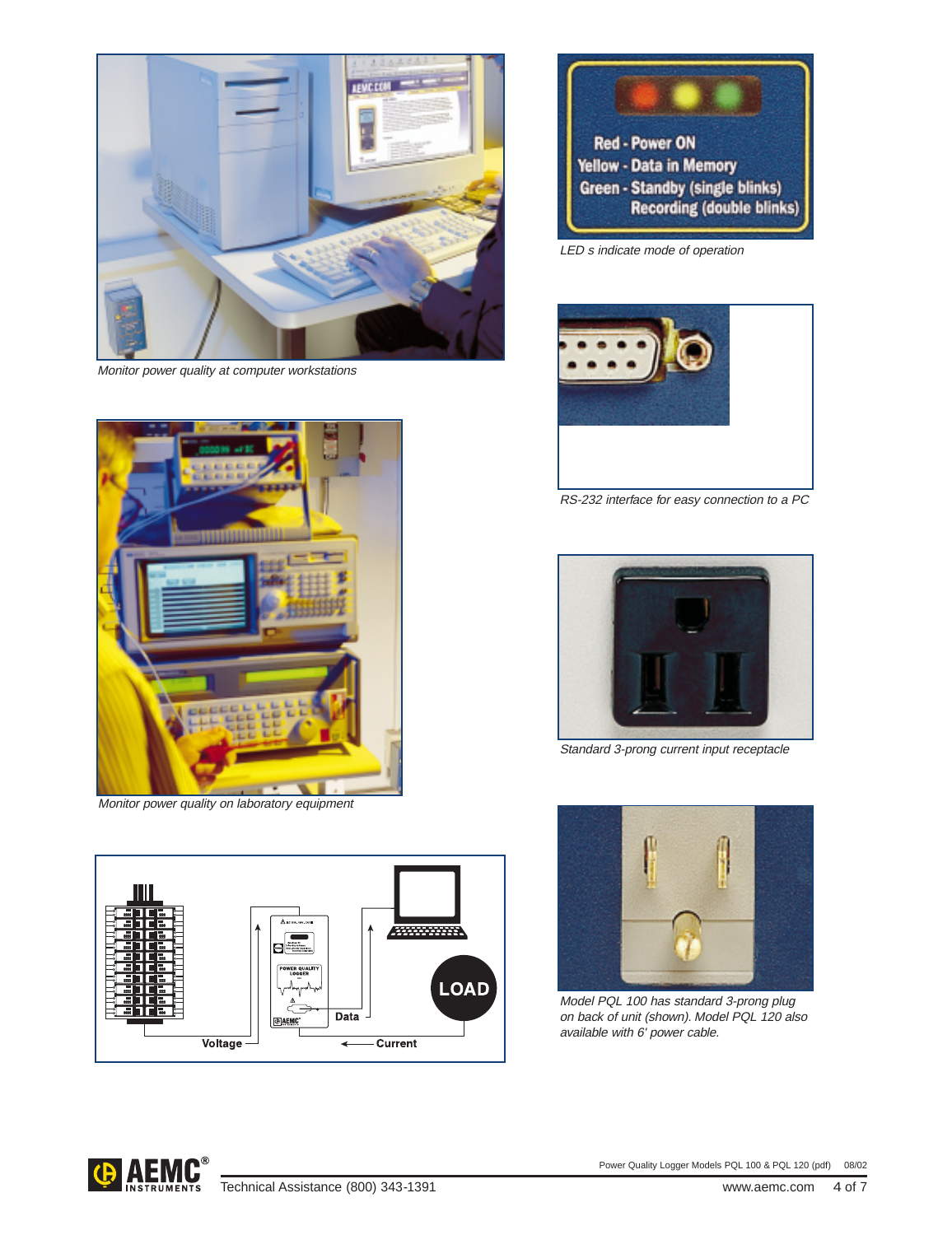### Construction



- 1. **Control Button (Record Start/Stop)** Used to start or stop recording and erase recording memory
- 2. **Three LED Indicators**
	- **• RED LED:** Indicates the presence of AC line voltage. The logger turns ON when the input voltage > 75V
	- **YELLOW LED:** Indicates the status of the memory. LED OFF: No data in memory LED ON: Memory is partially filled LED Single Blink: Memory is full
	- **• GREEN LED:** Indicates the status of the data logger (STANDBY or RECORDING) LED Single Blink: PQ Logger is in Standby Mode (and not recording) LED Double Blink: PQ Logger is in Record Mode

NOTE: When the AC line power is turned off and the PQ Logger is not recording in a ride-through mode, the GREEN LED is OFF. If the GREEN LED remains continuously ON without blinking, or OFF even when the RED LED is ON, a fault condition has occurred

3. **Reset Button**

This button resets the CPU. The button is recessed and requires a small tool, such as a pen, to press it. Do not press the Reset Button under normal operation.

If the Reset Button is pressed when the PQ Logger is recording, it will stop recording and data in the memory may be lost.

4. **Female DB-9 Serial Connector**

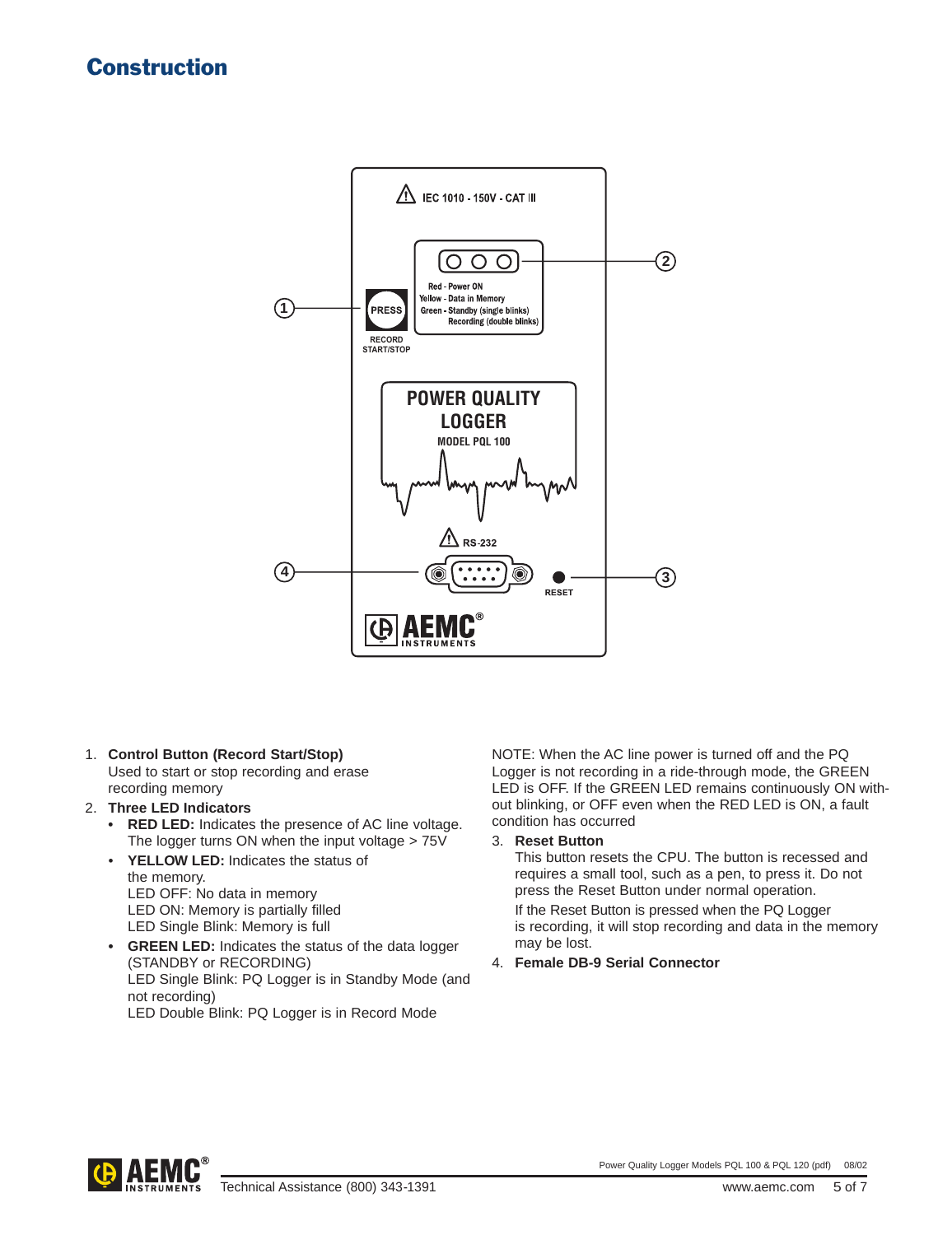



Soft Carrying Case

DataView® Professional Edition

| <b>ORDERING INFORMATION</b>   | <b>CATALOG NO.</b> |
|-------------------------------|--------------------|
|                               |                    |
|                               |                    |
|                               |                    |
|                               |                    |
|                               |                    |
| <b>Accessories (Optional)</b> |                    |
|                               |                    |